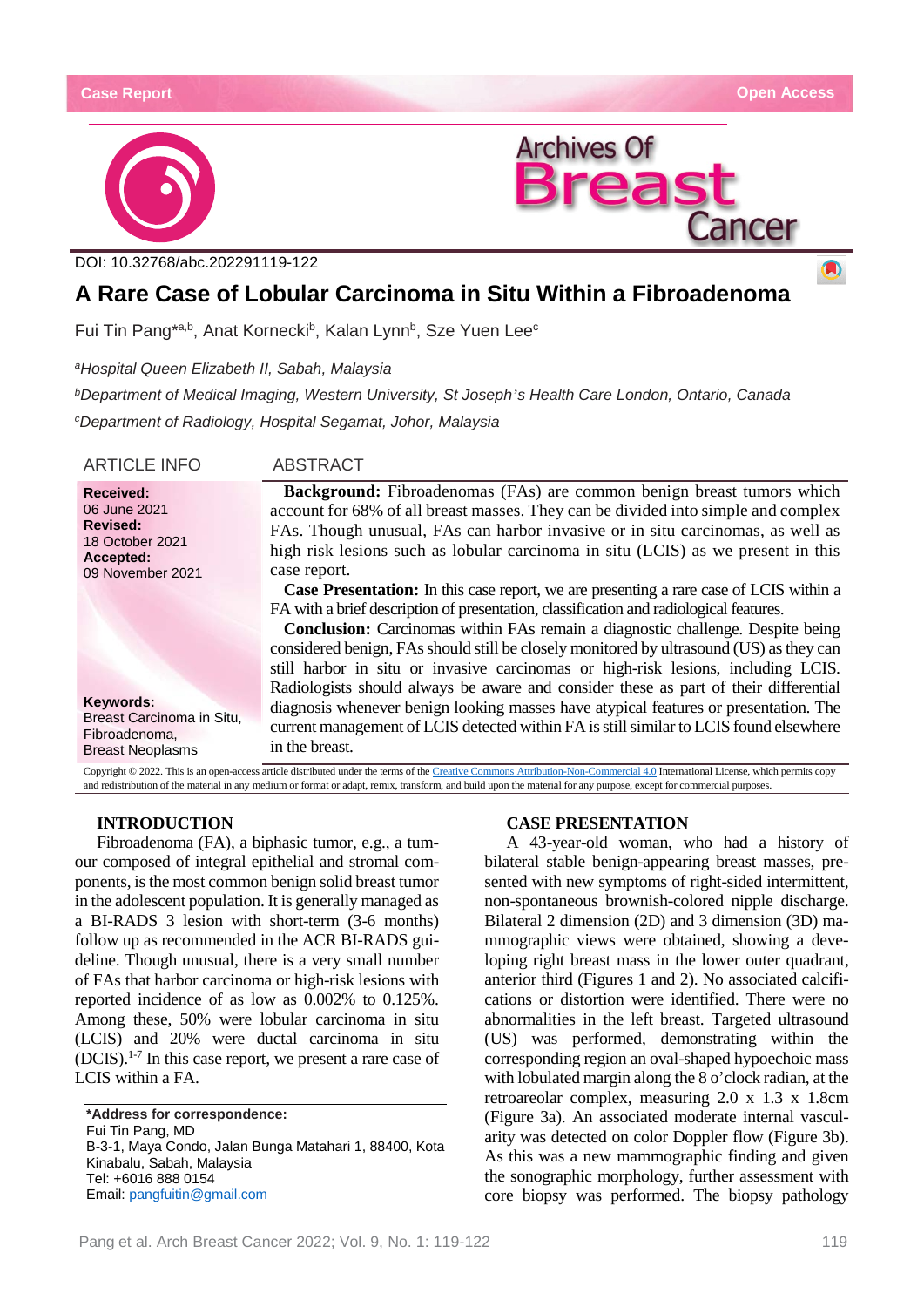report showed a biphasic fibroepithelial lesion and a diagnosis of phyllodes could not be excluded. Given the imaging presentation and the inconclusive pathology results, the patient was referred for surgical consultation after which a surgical excision with the guidance of hook wire localization was performed (Figure 4). Surgical pathology results showed classic

LCIS within a FA with involvement of the adjacent breast tissue (e-cadherin negative). The patient was then placed on Tamoxifen as chemo-prevention for five years with annual screening mammography and was discharged to the care of her family doctor four months after her lumpectomy. Clinical follow-up was unremarkable with resolution of the nipple discharge.



**Figure 1.** Right CC mammogram views done, **A.** in 2018 and **B.** in 2020. White circle shows the developing right lower outer breast mass which was later biopsied with pathology results of FA containing LCIS within the lesion and in adjacent breast tissue



**Figure 2.** Right MLO mammogram views done, **A.** in 2018 and **B.** and 2020. White circle shows the developing right lower outer breast mass.



**Figure 3. A.** Right breast US scan confirmed a new solid hypoechoic mass along the 8 o'clock radian, corresponding to the mammographic finding. **B:** Color Doppler US demonstrated focal increased vascularity within the right breast 8 o'clock radian mass.

## **DISCUSSION**

FA, a biphasic tumor, is a common benign solid breast tumor with peak incidence in the adolescent population. It is documented that FAs account for 68% of all breast masses and up to 94% of biopsied breast lesions.1, 8 FAs that are larger than 5cm are categorized as giant FAs. They can occur anywhere in the breast but are found predominantly in the upper outer quadrant.2 Histologically and radiologically, FAs can be subdivided into simple and complex. Complex FAs

are associated with an increased risk of breast cancer and may include cysts (>3mm), sclerosing adenosis, epithelial calcification or papillary apocrine change.<sup>9, 10</sup> Carcinomas and high-risk lesions within FAs can either arise from FAs and be entirely encased by the FA or can focally involve both the FA and the adjacent tissue. In our case, the patient falls under the latter.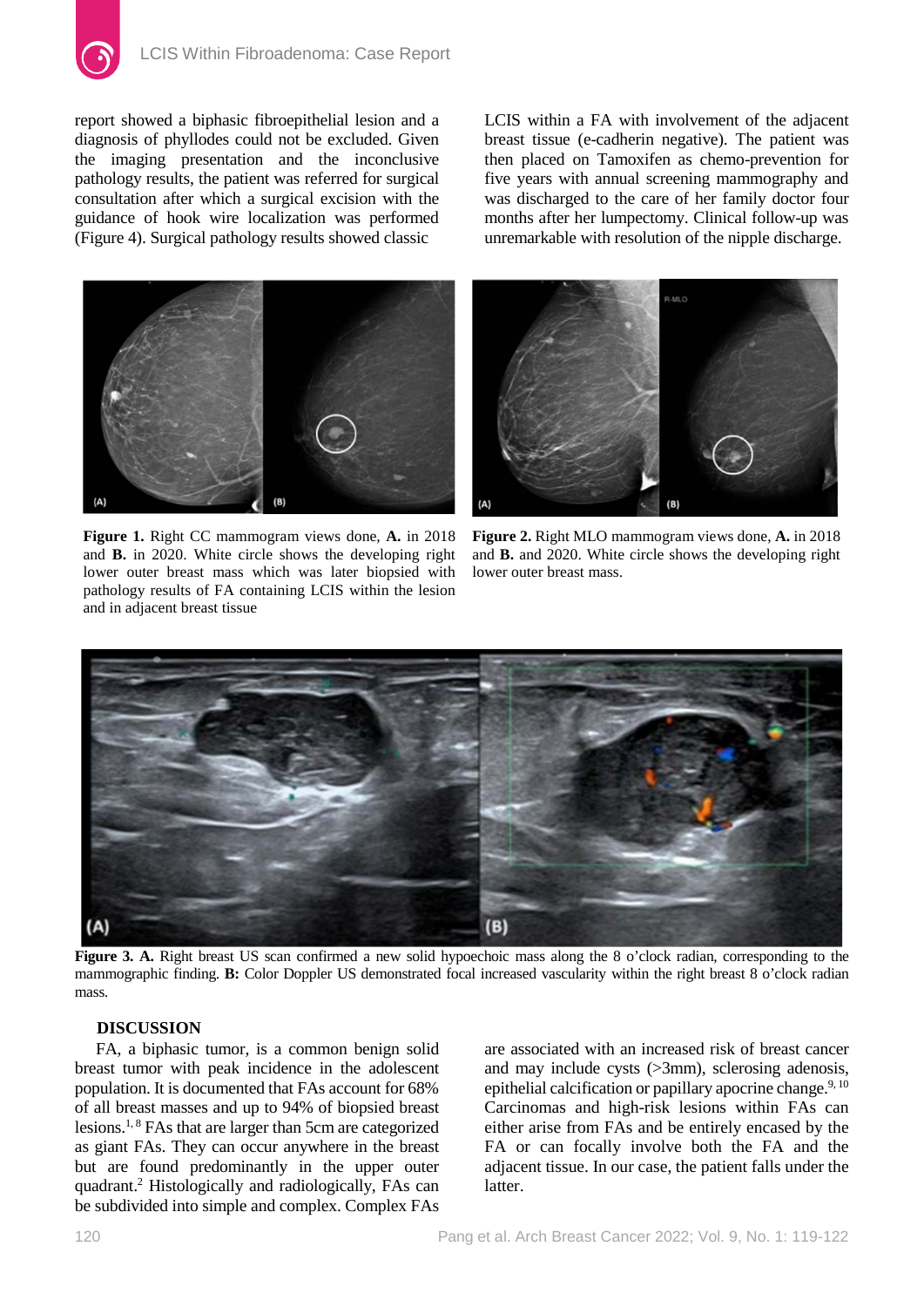



**Figure 4.** Lumpectomy specimen x-ray demonstrated the presence of both the mass and penetrating hookwire.

In the final pathology report, the microscopic description stated that, that sections showed a fibroepithelial lesion with focal leaf-like architecture in which cellularity was low and there was no evidence of stromal overgrowth. There was no significant cytologic atypia and no mitotic figures identified, features consistent with those of a FA. Thus, phyllodes tumor was excluded. Focally, the FA and adjacent breast tissue was involved by LCIS (ecadherin negative).

Several studies have reported that FAs with associated carcinomas and high-risk lesions occur mainly in patients 10-20 years older than the typical mean age of simple FAs.<sup>4,11</sup> There is no classic clinical presentation and nipple-discharge is not common for either FAs or LCIS. Our patient at her forties complained of brownish nipple-discharge which could be related to the location of the lesion within the retroareolar margin. Nevertheless, this was resolved after the surgery.

LCIS is lobulocentric proliferation of monomorphic cells which fill up and distend most of the acini in the involved lobule whereas atypical lobular hyperplasia (ALH) does not distend the acini but both are considered as lobular neoplasm. Until today, no reliable radiologic features of lobular neoplasm within FAs have been reported. There are several studies showing that LCIS may be associated with a subtle area of increased color flow signals demonstrated on color Doppler study.<sup>3,11</sup> Retrospectively, our patient did demonstrate focal increased color flow signal within the FA but this was not considered to be a specific finding as any benign cellular tumors may give rise to similar features. Presence of these lobular

neoplasms within FAs is normally identified incidentally after a lumpectomy for a suspected benign lesion as there are no pathognomonic imaging findings. In this case, our patient presented in her forties with a new developing mammographic mass with increased internal flow as well as lobulated margin on US examination. It was these features that prompted the radiologist to be more alert about the fact that this may not be a simple FA.

Nowadays, LCIS is no longer considered precancerous to invasive carcinoma but a risk factor for breast cancer.12,13 It has also been reported that both LCIS found independently and LCIS within FAs to have similar biological behavior and prognosis. $^{11}$ Hence, recent reports have recommended managing these lesions as non-malignant lesions predicting increased bilateral breast cancer risk, using close monitoring as well as hormonal chemoprevention. However, these do not apply to the variants of LCIS especially pleomorphic LCIS and LCIS with necrosis as these are considered aggressive types of LCIS. Studies have shown that these variants have upgrade rates as high as 27% after core biopsy which is why they are warranted for surgical excision.<sup>12,14</sup> Supplementary screening in addition to routine mammography might be required for future follow-up. Our patient was put on Tamoxifen as chemoprevention for five years with annual screening mammography. To date, there are no official guidelines for the management of LCIS in the authors' countries, Malaysia and Canada.

### **CONCLUSION**

Despite being considered benign, FAs should still be closely monitored by US as they can still harbor in situ or invasive carcinomas or high-risk lesions, including LCIS. The radiologists should always be aware and consider these as part of their differential diagnosis whenever benign-looking masses have atypical features or presentation. The current management of LCIS detected within FA is still similar to LCIS found elsewhere in the breast. Though LCIS is no longer considered pre-cancerous, its diagnosis is important as it is associated with increased risk of bilateral breast cancer.

#### **ETHICAL CONSIDERATIONS**

The patient gave written informed consent to publish her information and images contained within this case report.

#### **CONFLICT OF INTEREST**

The authors declare that they have no conflict of interest related to the publication of this manuscript.